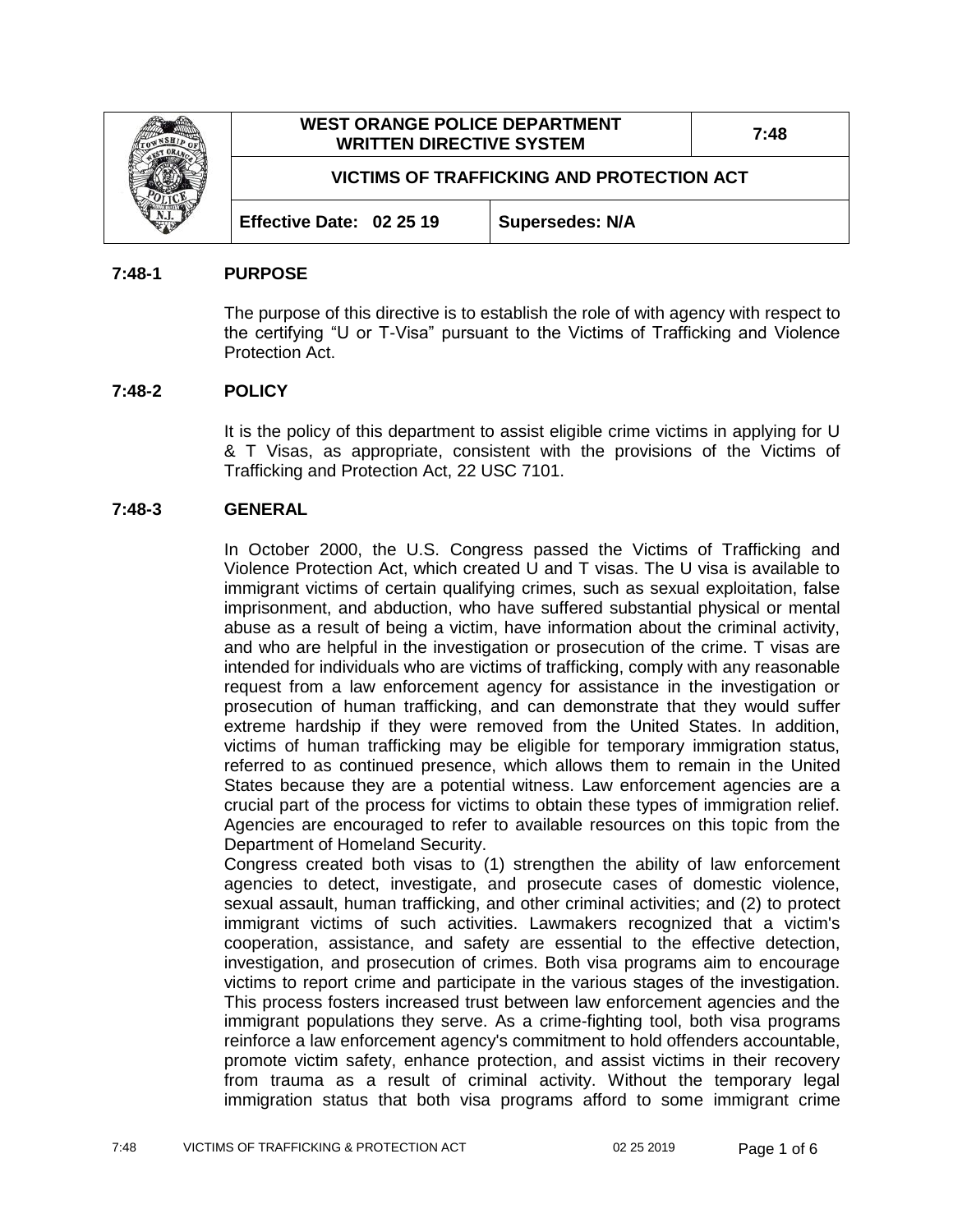victims, the victims may be afraid to seek assistance from law enforcement and instead risk continued exploitation and ongoing victimization.

## **7:48-4 GENERAL**

- a. Applicants for U or T-Visa are administered by the U.S. Citizenship and Immigration Services (USCIS) which is a component of the United States Department of Homeland Security (DHS).
- b. The U visa is an immigration benefit for victims of certain crimes who meet eligibility requirements.
- c. The T visa is an immigration benefit for victims of human trafficking who meet certain eligibility requirements.
- d. With respect to the applicant for U or T-Visa, the term "Helpful" means the victim has been, is being, or is likely to assist law enforcement, prosecutors, judges, or other government officials in the detection, investigation, prosecution, conviction, or sentencing of the qualifying criminal activity of which he or she is a victim. This includes providing assistance when reasonably requested. This also includes an ongoing responsibility on the part of the victim to be helpful. Those who unreasonably refuse to assist after reporting a crime will not be eligible for a U visa. The duty to remain helpful to law enforcement exists even after a U visa is granted, and those victims who unreasonably refuse to provide assistance after the U visa has been granted will not be eligible to obtain lawful permanent residence and may have the visa revoked by USCIS.
- e. For the purposes of this directive and the associated application for T or U Visas; the term "certifying official" shall be narrowly construed to be the Chief of Police.
- f. U or T-Visa Law Enforcement Resource Guide for Federal, State, Local, Tribal and Territorial Law Enforcement, Prosecutors, Judges, and Other Government Agencies shall be permanently affixed to this directive. This manual provides a plethora of related information related to qualifying offense and the certification and review processes.

### **7:48-5 U-VISA**

- a. USCIS may find an individual eligible for a U-visa if the victim:
	- 1. Is the direct or indirect victim of qualifying criminal activity;
	- 2. Has suffered substantial physical or mental abuse as a result of having been a victim of criminal activity;
	- 3. Has information about the criminal activity; and
	- 4. Was helpful, is being helpful, or is likely to be helpful to law enforcement, prosecutors, judges, or other officials in the detection, investigation, prosecution, conviction, or sentencing of the criminal activity
- b. Additionally, the victim must be admissible to the United States based on a review of his or her criminal history, immigration violations, and other factors. If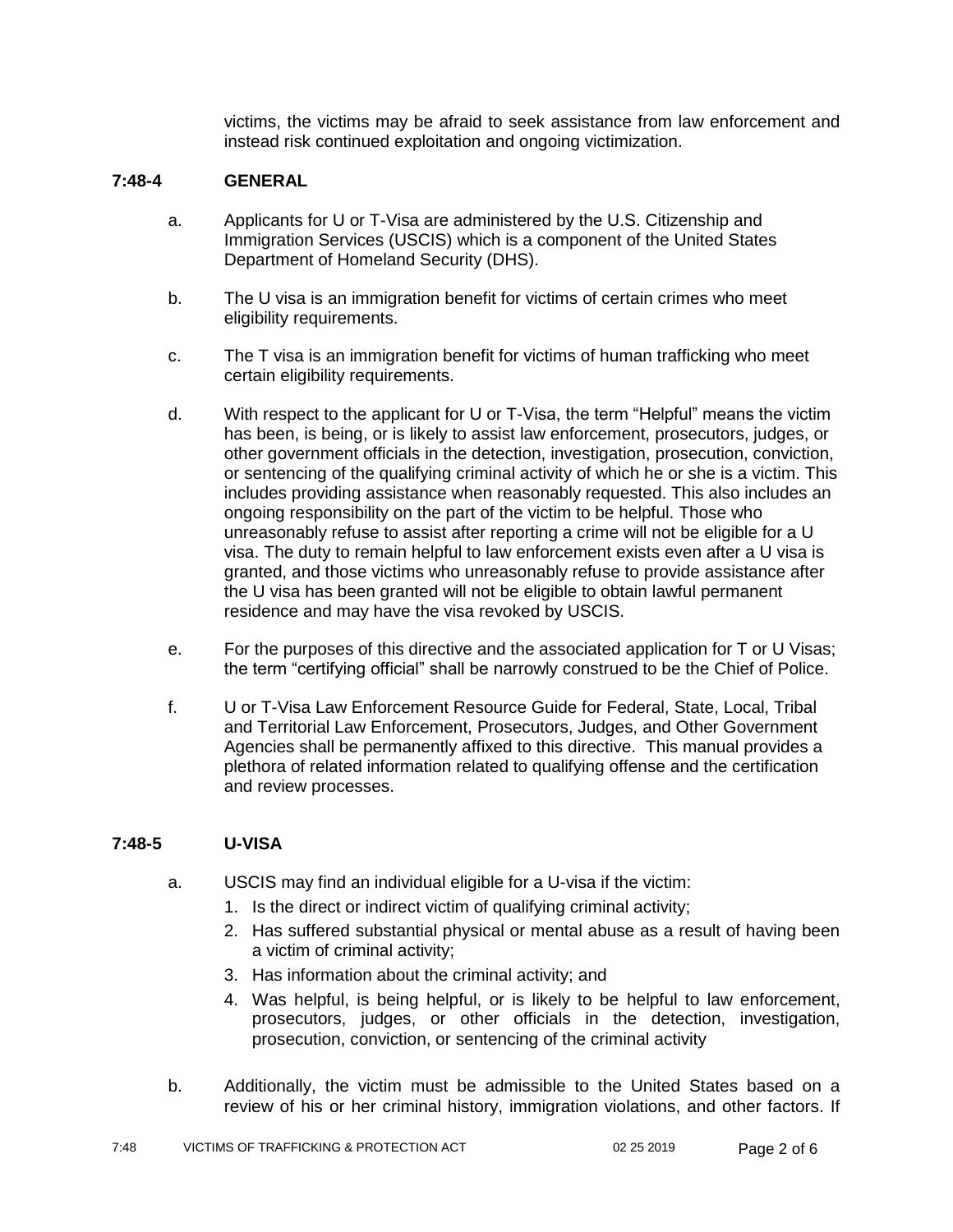found inadmissible, an individual may apply for a waiver of inadmissibility for which he or she may be eligible.

- c. The U visa allows eligible victims to temporarily remain and work in the United States, generally for four years. While in U nonimmigrant status, the victim has an ongoing duty to cooperate with law enforcement and cannot unreasonably refuse to assist with the investigation or prosecution of the criminal activity. If certain conditions are met, an individual with a U visa may apply for adjustment to lawful permanent resident status (i.e., seek a green card in the United States) after three years.
- d. Additionally, certain family members of a U visa recipient may also be eligible to live and work in the United States as "derivative" U visa recipients based on their relationship with the principal recipient. These include:
	- Unmarried children under the age of 21;
	- **Spouse**;
	- **Parents of U visa petitioners under age 21; and**
	- Unmarried siblings under 18 years old of U visa petitioners under age 21. The following table shows the criminal activities that qualify a victim for the U visa. These are not specific crimes or citations to a criminal code; various federal, state, and local statutes could fall into these general categories of crime. One exception is "Fraud in Foreign Labor Contracting,"" which is the federal offense defined at 18 USC 1351.

| Abduction                        | Hostage                       | Rape                                |
|----------------------------------|-------------------------------|-------------------------------------|
| <b>Abusive Sexual Contact</b>    | Incest                        | <b>Sexual Assault</b>               |
| <b>Blackmail</b>                 | <b>Involuntary Servitude</b>  | <b>Sexual Exploitation</b>          |
| <b>Domestic Violence</b>         | Kidnapping                    | Slave Trade                         |
| Extortion                        | Manslaughter                  | Stalking                            |
| <b>False Imprisonment</b>        | <b>Murder</b>                 | Torture                             |
| <b>Felonious Assault</b>         | <b>Obstruction of Justice</b> | Trafficking                         |
| <b>Female Genital Mutilation</b> | Peonage (Debt Slavery)        | <b>Witness Tampering</b>            |
| Fraud in Labor Contracting       | Perjury                       | <b>Unlawful Criminal Restraint</b>  |
|                                  | Prostitution                  | <b>*Related Criminal Activities</b> |

e. Qualifying Crimes:

NOTE: These include attempt, conspiracy, or solicitation to commit any of the above and other related crimes, as well as any similar activity where the elements of the crime are *substantially similar.* "Substantially similar" typically refers to a crime detected, investigated or prosecuted by a qualified certifying official that contains the same key elements as a qualifying criminal activity. For example, a simple robbery would not typically be a qualifying criminal activity. However, if the statute cited for the detection, investigation, or prosecution is armed robbery, this may be a qualifying criminal activity. In most jurisdictions, armed robbery contains the elements of felonious assault as delineated in the federal criminal statutes, therefore armed robbery may be "substantially similiar" to the qualifying crime of felonious assault.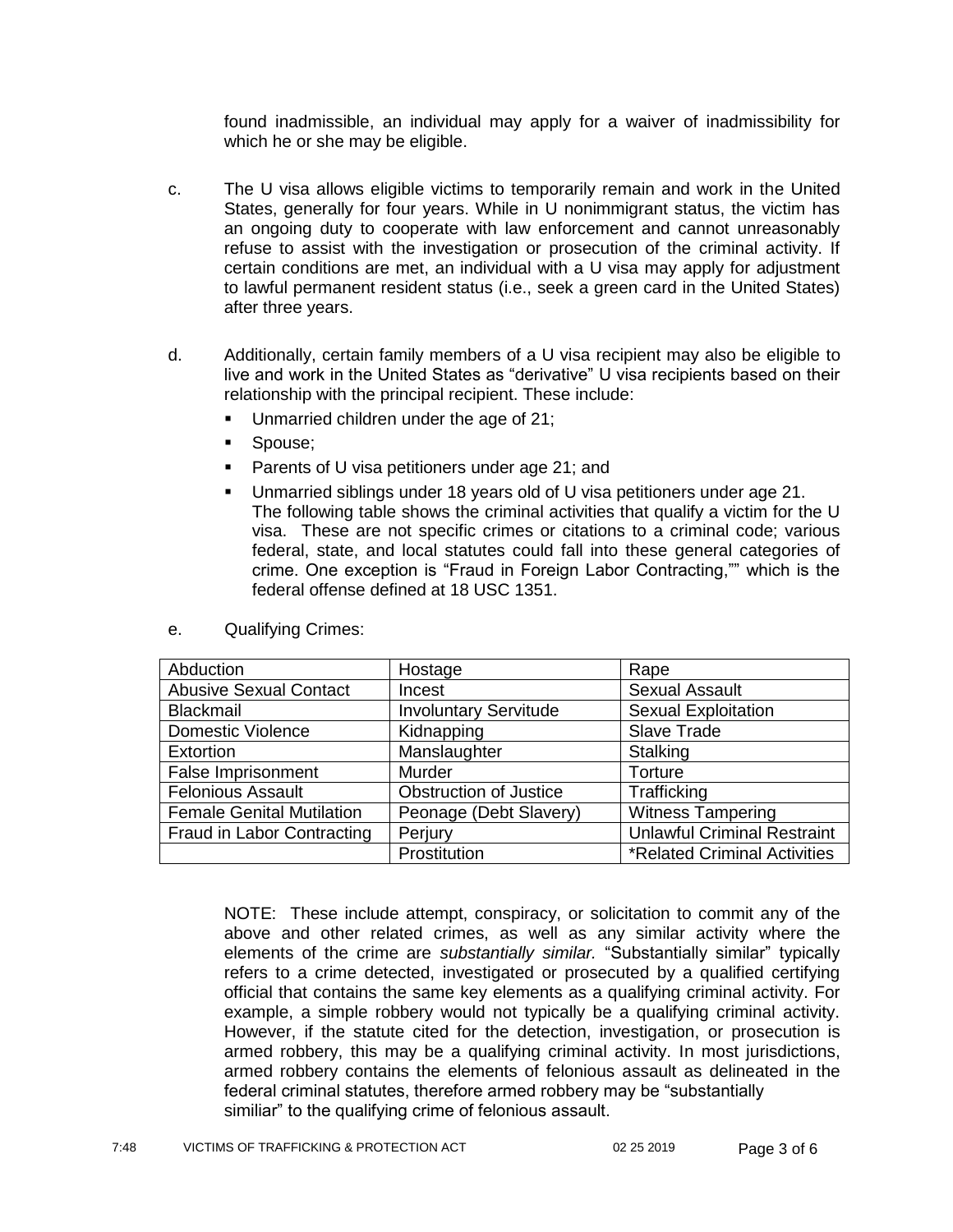# **7:48-6 T-VISA**

- a. USCIS may find an individual eligible for a T-visa if the victim:
	- Is or was a victim of a severe form of trafficking in persons (which may include sex or labor trafficking), as defined by federal law;
	- Is in the United States, American Samoa, the Commonwealth of the Northern Mariana Islands or at a U.S. port of entry due to trafficking;
	- Has complied with any reasonable request from a law enforcement agency for assistance in the investigation or prosecution of human trafficking; and
	- Would suffer extreme hardship involving unusual and severe harm if removed from the United States.
- b. The victim must be admissible (based on a review of criminal history, immigration violations, and other factors) to the United States. If inadmissible, the individual may apply for a waiver of inadmissibility for which he or she may be eligible.
- c. The T visa allows eligible victims to temporarily remain and work in the U.S., generally for four years. While in T nonimmigrant status, the victim has an ongoing duty to cooperate with law enforcement's reasonable requests for assistance in the investigation or prosecution of human trafficking.
- d. If certain conditions are met, an individual with T nonimmigrant status may apply for adjustment to lawful permanent resident status (i.e., apply for a green card in the United States) after three years in the United States or upon completion of the investigation or prosecution, whichever occurs earlier.
- e. Certain family members of a T visa recipient may also be eligible to live and work in the United States as "derivative" T visa holders. These are:
	- 1. Unmarried children under the age of 21;
	- 2. Spouse;
	- 3. Parents of principal T visa recipients under age 21 at the time of application;
	- 4. Unmarried siblings under 18 years old of principal T visa applicants under age 21; and
	- 5. Adult or minor children of certain immediate family members of the T visa recipient
- f. While in the United States, the victim has an ongoing duty to cooperate with law enforcement's reasonable requests for assistance in the investigation or prosecution of human trafficking.

### **7:48-7 PROCEDURES**

- a. USCIS has the sole authority to grant or deny a T or U-visa. The certification does not guarantee that the visa petition will be approved by USCIS.
- b. A certifying official's decision to sign a certification is completely discretionary.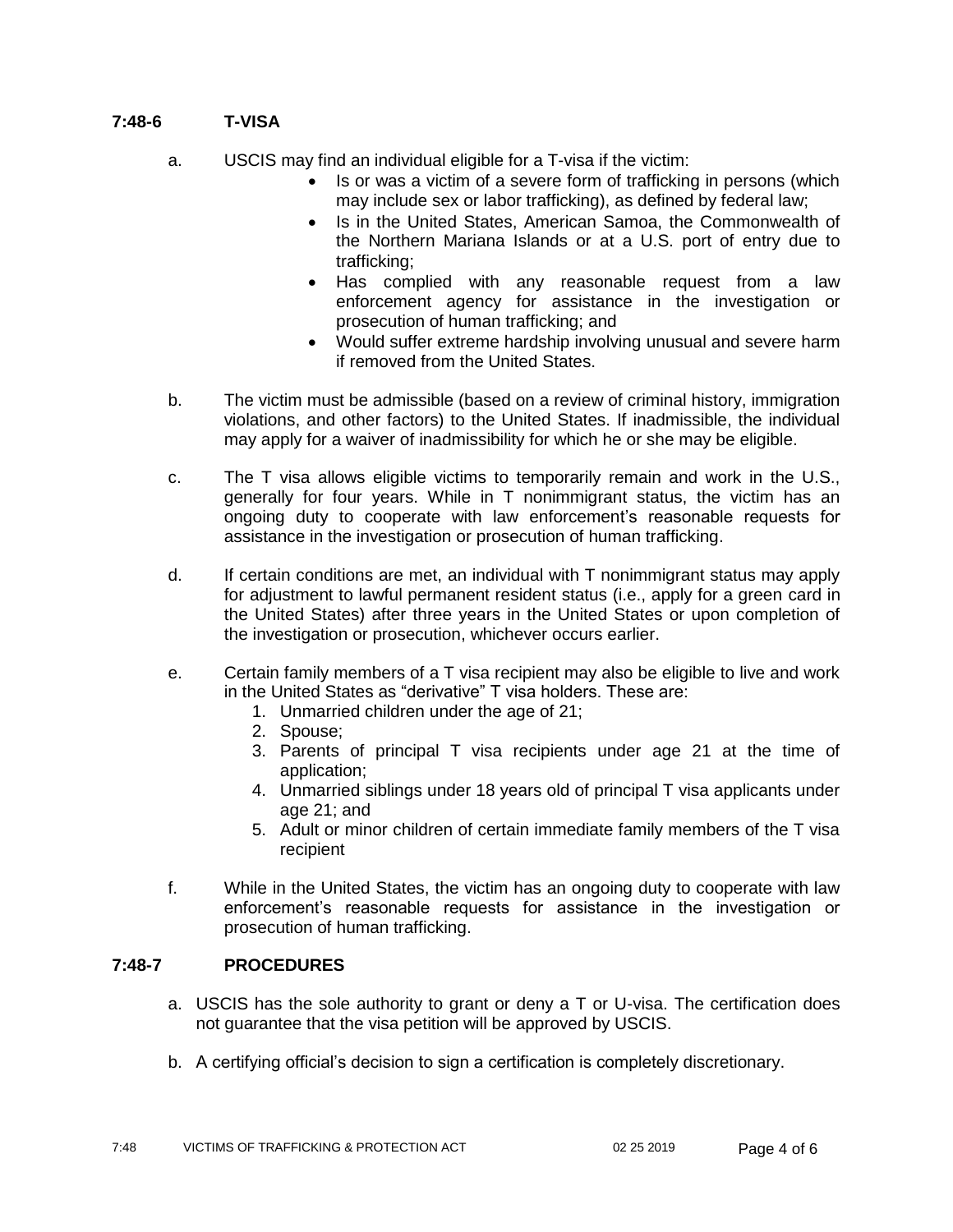- c. Neither DHS nor any other federal agency has the authority to require or demand that any agency or official sign the certification. There is also no legal obligation to complete and sign the certification form.
- d. The certification form should be completed by the certifying agency or official (and not the victim, or the victim's advocate or attorney).
- e. By signing a certification, the certifying agency or official attests that the information is true and correct to the best of the certifying official's knowledge.
- f. The head of the agency has the authority to sign certifications or to delegate authority to other agency officials in a supervisory role to sign certifications.
- g. Federal, state, local, tribal, or territorial judges may sign U visa certifications.
- h. Return the signed form to the victim (or the victim's attorney, representative, etc.). The certifying official should not send the signed certification separately to USCIS. The victim is required to send the original signed certification form along with his or her complete U visa petition to USCIS.
- i. Be prompt in providing the signed certification to the victim or the victim's attorney or representative. USCIS must receive the visa petition, which includes the appropriate form within six (6) months of the date the form was signed.
	- The victim or the victim's attorney or representative, must receive the form back from this agency within 120 days of receipt.
- j. If the certifying official is providing additional documents (e.g., a copy of the police report or court order, or judicial findings, additional statements, photos, etc.) along with the certification or if more space is needed to fill out any of the information on the form, the official should provide that additional information as advised by the form instructions.
- k. When completing the Form, certifying officials are encouraged to check the boxes for all qualifying criminal activities detected based on the facts of the case at the time of certification. Certifying officials should not limit the boxes that are checked to the criminal activities that the agency has decided to investigate or prosecute and should check all qualifying criminal activities present in the case.
- l. As requested on the form, the certifying official should document the helpfulness of the victim and whether the victim refused to be helpful at any time throughout the investigation or prosecution.
- m. The certification form must contain an original signature and should be signed in a color other than black for verification purposes.
- n. Officials may ask any questions necessary to complete a T or U-visa certification. They may generally not disclose the immigration status of a person requesting T or U-visa certification except to comply with state or federal law or legal process, or if authorized by the visa applicant. Nothing in this section shall be construed to restrict, prohibit, or in any way prevent a law enforcement agency or official from